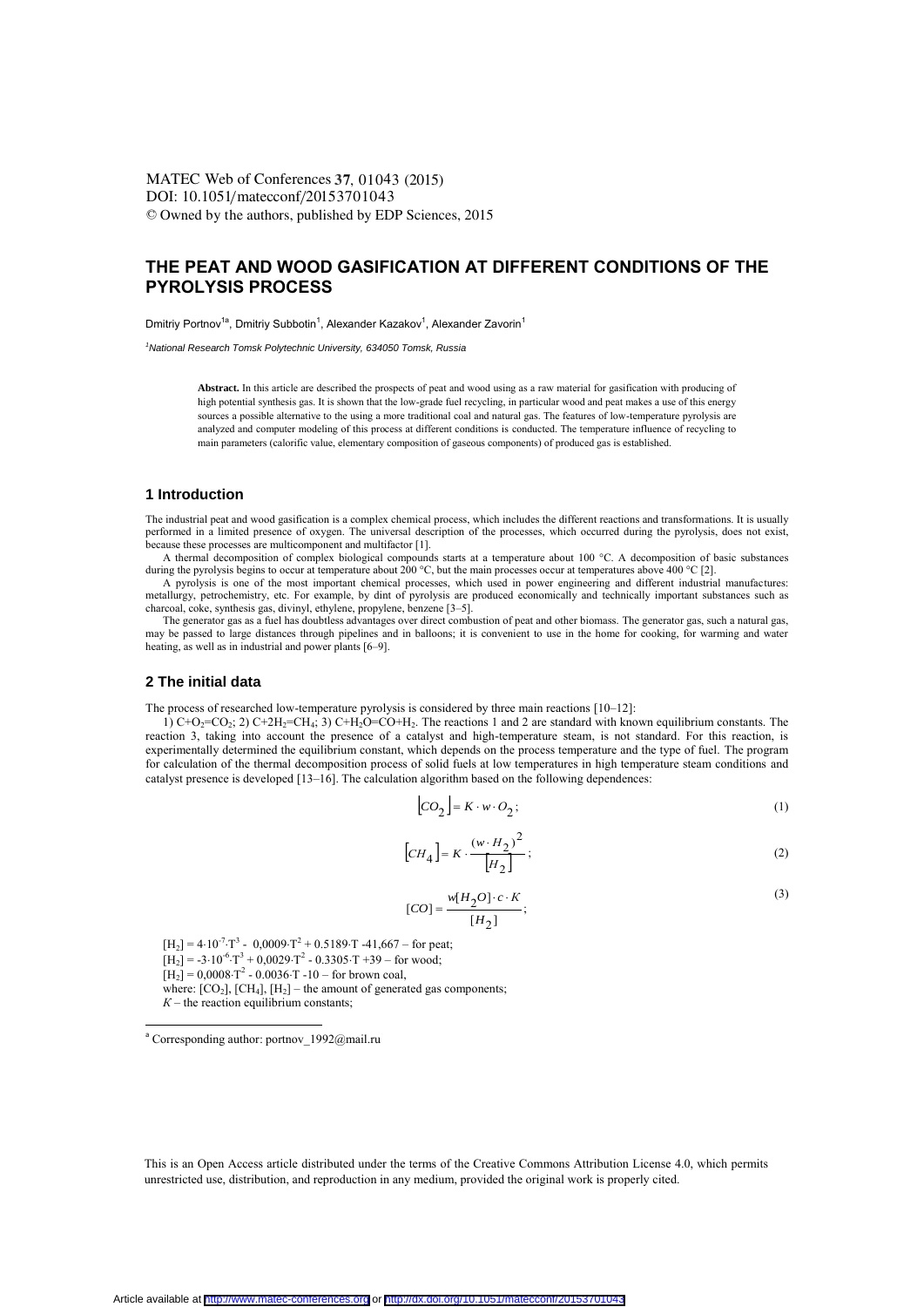$w$  – the amount of elements, passed from a fuel in a gas;

 $T$  – the process temperature:

*c* – the degree of steam decomposition;

 $O_2$ ,  $H_2$ ,  $H_2O$  – the initial content of components in a fuel.

The program allows carrying out a various calculations of the final gas composition, specifying the initial fuel composition and process temperature.

One of important solid fuel characteristics is working moisture. Therefore, is important to determine influence of this characteristic on the pyrolysis. For this, the elementary composition of researched fuel has been recalculated for various values of moisture, in the range from 20 to 50 % (Table 1).

| $\mathsf{C}_{\mathrm{W}},$ | $H_{w}$ | c<br>o <sub>w</sub> , | N.,   | $O_w$ | $A_{w}$  | $W_{w}$ | $\cup_{p_2}$ | H <sub>p</sub> , | Op,   | $N_p$ | $\cup_p$ | A <sub>p</sub> | $W_p$ |
|----------------------------|---------|-----------------------|-------|-------|----------|---------|--------------|------------------|-------|-------|----------|----------------|-------|
| $\%$                       | $\%$    | $\%$                  | $\%$  | $\%$  | $\%$     | $\%$    | $\%$         | $\%$             | $\%$  | $\%$  | $\%$     | $\%$           | $\%$  |
| 38,75                      | 9.45    | 0.05                  | 0,55  | 31    | $_{0.2}$ | 20      | 33.235       | 10.928           | 0.266 | .064  | 22.600   | 11.923         | 20    |
| 36,33                      | 8,859   | 0.047                 | 0,516 | 29,06 | 0,188    | 25      | 31,034       | 10,204           | 0.248 | 0,993 | 21.103   | 10,357         | 25    |
| 33,91                      | 8.268   | 0.044                 | 0,482 | 27,12 | 0.176    | 30      | 28,834       | 9,480            | 0.231 | 0,923 | 19,607   | 10,204         | 30    |
| 31,49                      | ,677    | 0.041                 | 0.448 | 25,18 | 0,164    | 35      | 26,633       | 8,757            | 0.213 | 0,852 | 18,110   | 9,567          | 35    |
| 29,07                      | 086     | 0.038                 | 0.414 | 23.24 | 0,152    | 40      | 24.432       | 8,033            | 0.195 | 0,782 | 16,614   | 8,776          | 40    |
| 26,65                      | 6.495   | 0.035                 | 0,38  | 21,3  | 0.14     | 45      | 22,232       | 7,310            | 0.178 | 0.711 | 15.117   | 7,986          | 45    |
| 24,23                      | ,904    | 0,032                 | 0,346 | 19,36 | 0,128    | 50      | 20,031       | 6,586            | 0,160 | 0.641 | 13,621   | 4,195          | 50    |

**Table 1**. The elementary composition of wood and peat with different moisture.

 $i_w$  – values for wood;  $i_p$  – values for peat; C – carbon content; H – hydrogen content; S – sulfur content; N – nitrogen content; O – oxygen content; А – fuel ash content; W – fuel moisture.

#### **3 The research of gas composition and calorific value in depending of different parameters**

The gas, which produced during gasification, contains a certain amount of components; it is shown in Fig. 1, 3. The calorific value of produced gas depends on the type of used raw materials and gasification conditions; it is shown in Fig. 2,

4.



**Figure 1.** The dependence of gas composition from recycling temperature (T) of peat

**Figure 2.** The dependence of gas calorific value (Q) from moisture (W) of peat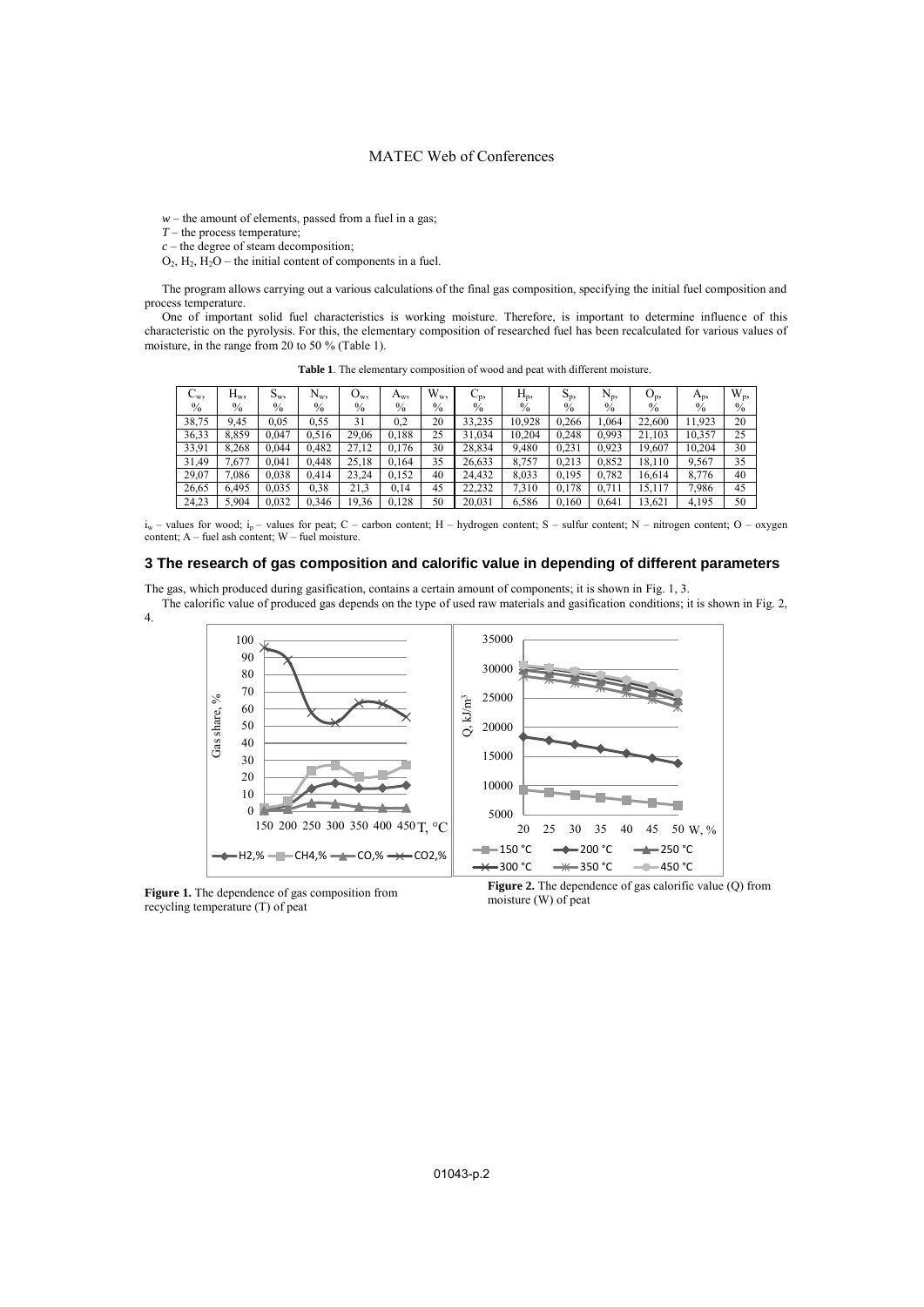Smart Grids 2015





**Figure 3.** The dependence of gas composition from recycling temperature *(Т)* of wood

**Figure 4.** The dependence of gas calorific value (Q) from moisture (W) of wood

The gasification of a more moist peat and wood is reduced the gas yield, what is seen from obtained dependences (Fig. 2, 4). This occurs because a significant part of energy is expended to the evaporation of water, which contains in a fuel.

With increase of the hydrogen content in a peat *(H),* is an increase of combustible component methane *(СН4)*, it is shown in obtained dependence (Fig. 6).



**Figure 5.** The dependence of gas yield from moisture (W) of peat

**Figure 6.** The dependence of gas yield from hydrogen content (H) in peat

From dependence (Fig. 7) is seen that increase of carbon monoxide *(СО)* content and reduction of methane *(СН4)* is a result of an increasing of oxygen *(О2)* in peat. That negatively effects on the gas calorific value.

From dependence (Fig. 8) is seen that increase of methane *(СН4)* content is a result of an increasing of carbon *(C)* in peat. That positively effects on the gas calorific value.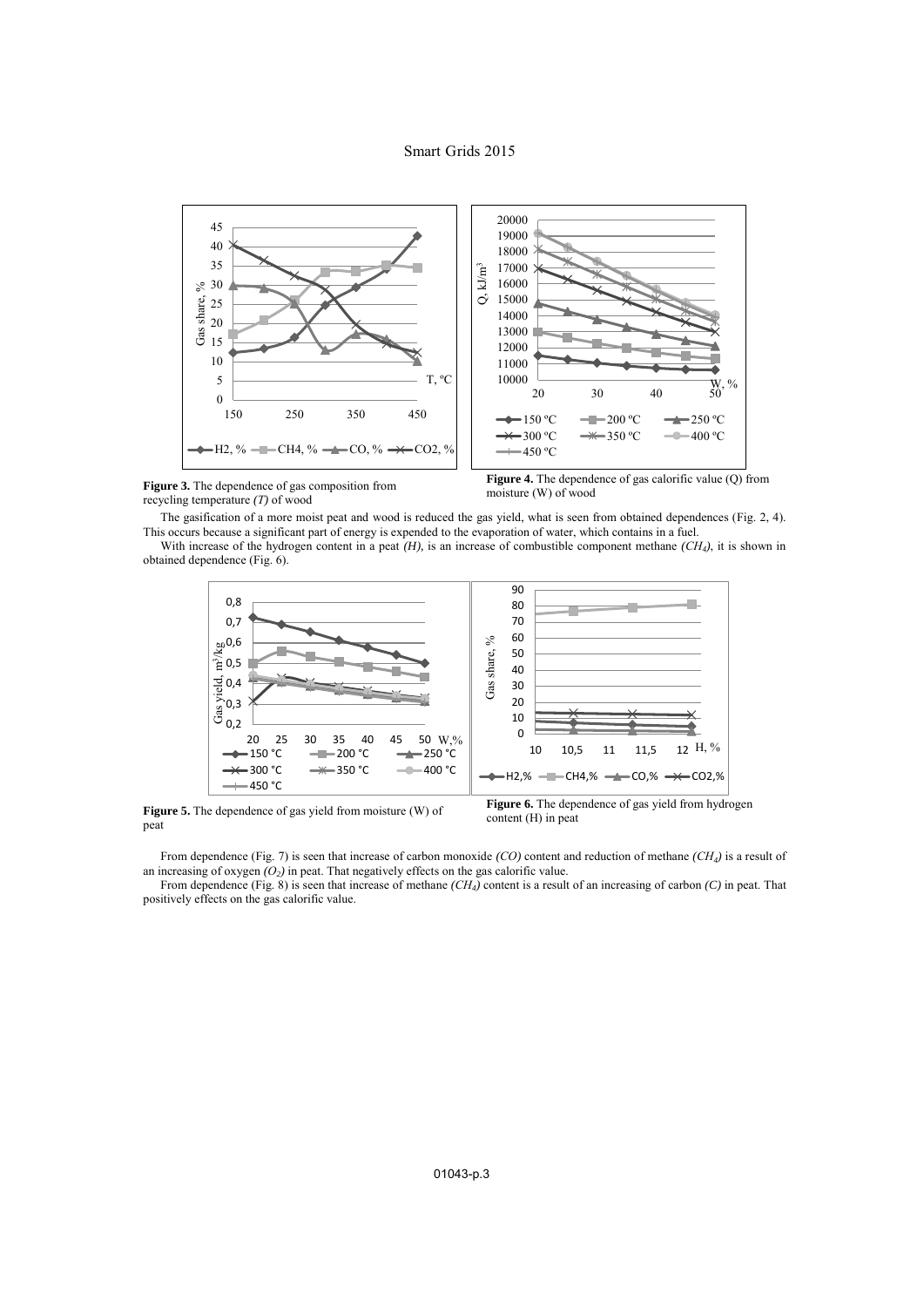

**Figure 7.** The dependence of gas yield from oxygen  $(O_2)$ content in peat

**Figure. 8.** The dependence of gas yield from carbon (C) content in peat

## **4 The analysis of results and conclusions**

At carrying out of this research with using of computer modeling techniques were established visual dependences between fuel properties, recycling parameters and quality of produced gas.

The importance of temperature influence at gasification process on its results, particularly on the gas yield and his calorific value, was determined. Also, the temperature (300 and 450 °C), at which increases a methane yield from peat, was established, as consequence, increases amount of produced gas and his calorific value. In general, as the temperature increases, there is improvement of main parameters of the produced gas. At that, by comparing of the results of wood gasification at different moisture was established optimum value 25-30 %, at which a temperature influence of process does not much affects by result. This allows to use a low-temperature pyrolysis for producing gas with acceptable parameters. However, a considerable reduction of final product properties is observed at the increasing of fuel moisture.

Besides of moisture and recycling temperature, a great impact to pyrolysis process renders the elementary composition of peat and wood. Firstly, this applies of oxygen, hydrogen and carbon.

The increased of hydrogen share in a recycling feedstock, conversely, renders a positive effect to gas quality. The gas calorific content increases due to the greater amount of methane and hydrogen. Due to the hydrogen excess, it begins more intensively react with carbon, as a consequence, methane yield increases and amount of carbon oxides reduces.

The increase of oxygen content in initial fuel leads to increase  $CO<sub>2</sub>$  share in the generator gas, thereby reducing the combustible components formation, as methane, as a result the gas calorific value reduces.

With increase of carbon content, specific gas calorific value reduces because of increasing CO and  $CO<sub>2</sub>$  share.

Summarizing, we can say that this researching is confirmed the high potential of peat and wood using for synthesis gas production by catalytic pyrolysis.

*The reported study was partially supported by the Ministry of education and science of The Russian Federation (Government Order No. 13.948.2014/K and Government Order No. 2069).* 

## **References**

- 1. P. Jame, E. Bonjour, M. Batteau, C. Jose, P. Paul, J. Ponthus, A. Quignard, N. Charon, Energy and Fuels, **29**, 3176 (2015).
- 2. B. Zhang, Y. Wang, *Biomass processing, conversion and biorefinery* (New York, Nova Science Publishers, 2013).
- 3. K. Promdee, T. Vitidsant, Coke and chemistry, **56**, 466 (2013).
- 4. T. Aysu, Bioresource Technology, **191**, 253 (2015).
- 5. I. Sircar, A. Sane, W. Wang, J.P. Gore, Fuel, **119**, 38 (2014).
- 6. A.S. Zavorin, A.V. Kazakov, A.A. Makeev, S.V. Podorov, Thermal Engineering, **57**, 77 (2010).
- 7. A.V. Kazakov, R.B. Tabakaev, P.Y. Novoseltsev, A.V. Astafev, MATEC Web of Conferences, **19**, 01014 (2014).
- 8. A.S. Zavorin, R.B. Tabakaev, P.Y. Novoseltsev, A.V. Astafev, MATEC Web of Conferences, **19**, 01015 (2014).
- 9. S.A. Khaustov, A.S. Zavorin, K.V. Buvakov, V.A. Sheikin, EPJ Web of Conferences, 82, 01039 (2015)
- 10. R.B. Tabakaev, A.V. Astafev, A.V. Kazakov, A.S. Zavorin, MATEC Web of Conferences, **23**, 01039 (2015).
- 11. N.V. Suglobova, T.M. Plakhova, A.V. Kazakov, A.S. Zavorin, *9th International Forum on Strategic Technology*, 2014, p. 386.
- 12. P.S. Gergelizhiu, S.A. Khaustov, R.B. Tabakaev, P.U. Novoseltsev, A.V. Kazakov, A.S. Zavorin, *Proc. of 2014 International Conference on Mechanical Engineering, Automation and Control Systems*, 2014, 6986901.
- 13. R.B. Tabakaev, P.S. Gergelizhiu, A.V. Kazakov, A.S. Zavorin, IOP Conference Series: Materials Science and Engineering, **66**, 012052 (2014).